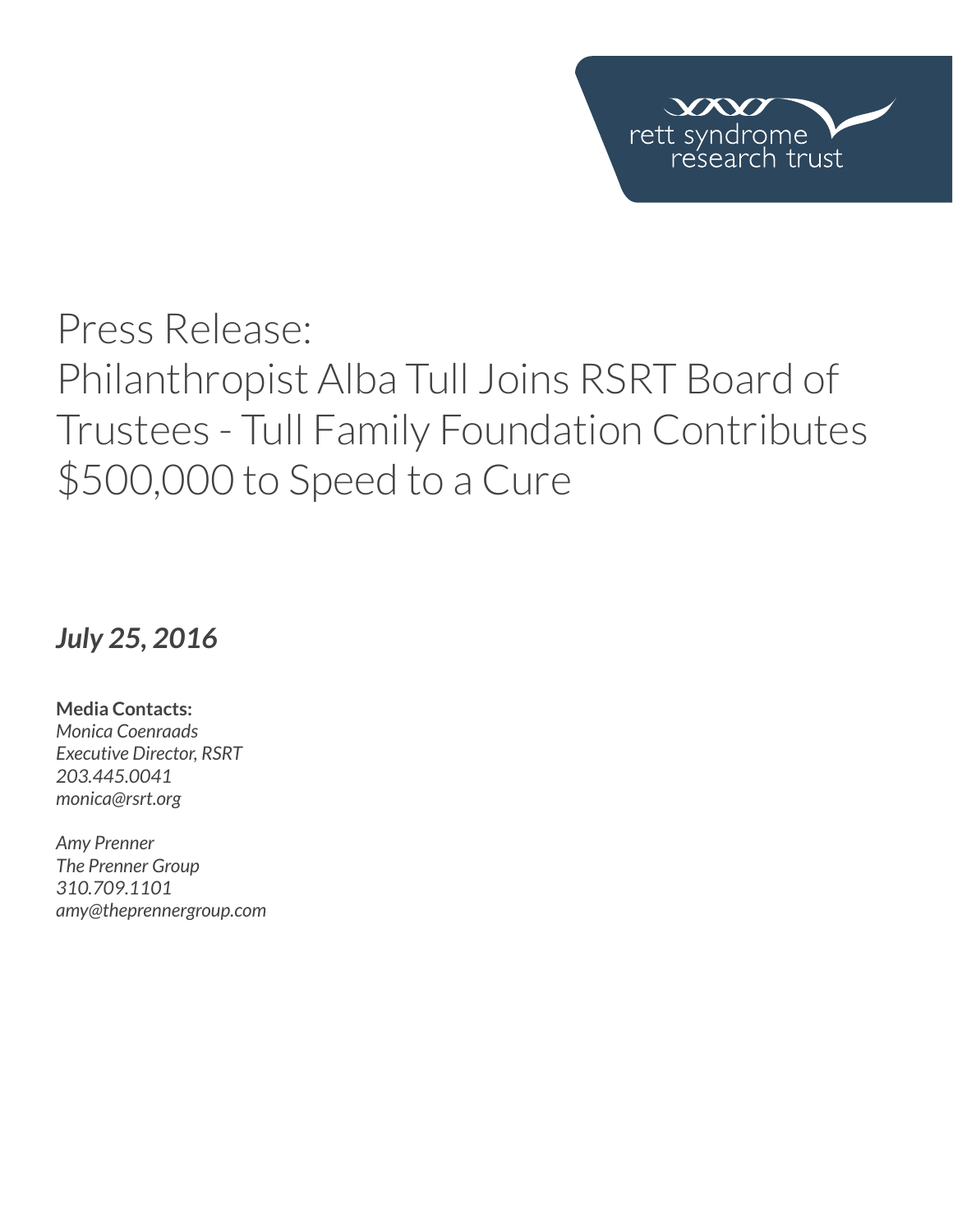## Philanthropist Alba Tull Joins RSRT Board of Trustees - Tull Family Foundation Contributes \$500,000 to Speed to a Cure

 **TRUMBULL, CT** — The Rett Syndrome Research Trust (RSRT) is pleased to announce that Alba Tull has joined its Board of Trustees. Additionally, The Tull Family Foundation, the funding agency of Alba and her husband, has pledged a gift of \$500,000 to RSRT. The funding from the Foundation, which is based in the Los Angeles area, will facilitate innovative projects aimed at curing Rett Syndrome by targeting the very root of the disorder – the defective gene.

 $VX$ rett syndrome

arch trust

Inspired by a friend's two-year-old daughter who was diagnosed with Rett Syndrome, Alba was moved to help RSRT, a non-profit, in its mission to spur research that is leading to treatments and a cure for this devastating neurological disorder.

Rett Syndrome, which afflicts 350,000 worldwide, is caused by random mutations on the MECP2 gene located on the X chromosome. The disease almost exclusively strikes little girls and takes effect in toddler-hood following a normal infancy. As the cascade of Rett symptoms descends, children regress and lose acquired skills such as walking, talking and control of their hands. Scoliosis, extreme anxiety, tremors, seizures, hyperventilation and digestive problems are common. Imagine the symptoms of cerebral palsy, Parkinson's, epilepsy, and anxiety disorder all in one little girl and you can begin to understand Rett Syndrome. Tragically, girls and women with Rett understand what is happening around them but are locked in bodies that can't respond. Most Rett victims live into adulthood, requiring round-theclock care.

*"We are honored to be a part of finding a cure for the 350,000 girls and women who suffer from Rett Syndrome, including our dear friends' two year-old daughter, Sadie. We are confident that our contribution will make a meaningful difference to the Rett Syndrome Research Trust and these impactful projects, and I am delighted to take on an active role with the organization."*

#### ALBA TUL[L](http://reverserett.org/about-us/people/randall-carpenter/) *Trustee, RSRT*

The funds contributed by the Tull Family Foundation will support RSRT initiatives that are bold and potentially curative. Specifically, the funds will bolster RSRT's *MECP2 Gene Therapy Consortium* as well as protein replacement and RNA editing efforts. Investigators working with RSRT on these approaches include **Brian Kaspar** at **Nationwide Children's Hospital, Steven Gray** at **University of North Carolina at Chapel Hill Medical School, Gail Mandel** at **Oregon Health & Science University,** and **Stuart Cobb** at the **University of Glasgow** as well as the biotech company, **Armagen.** 

In 2007 Professor Adrian Bird of the University of Edinburgh and RSRT Trustee announced a landmark study that proved that symptoms of Rett are reversible in mouse models, even in late stage disease. This finding is corroborated by the fact that the disease does not lead to neurodegeneration.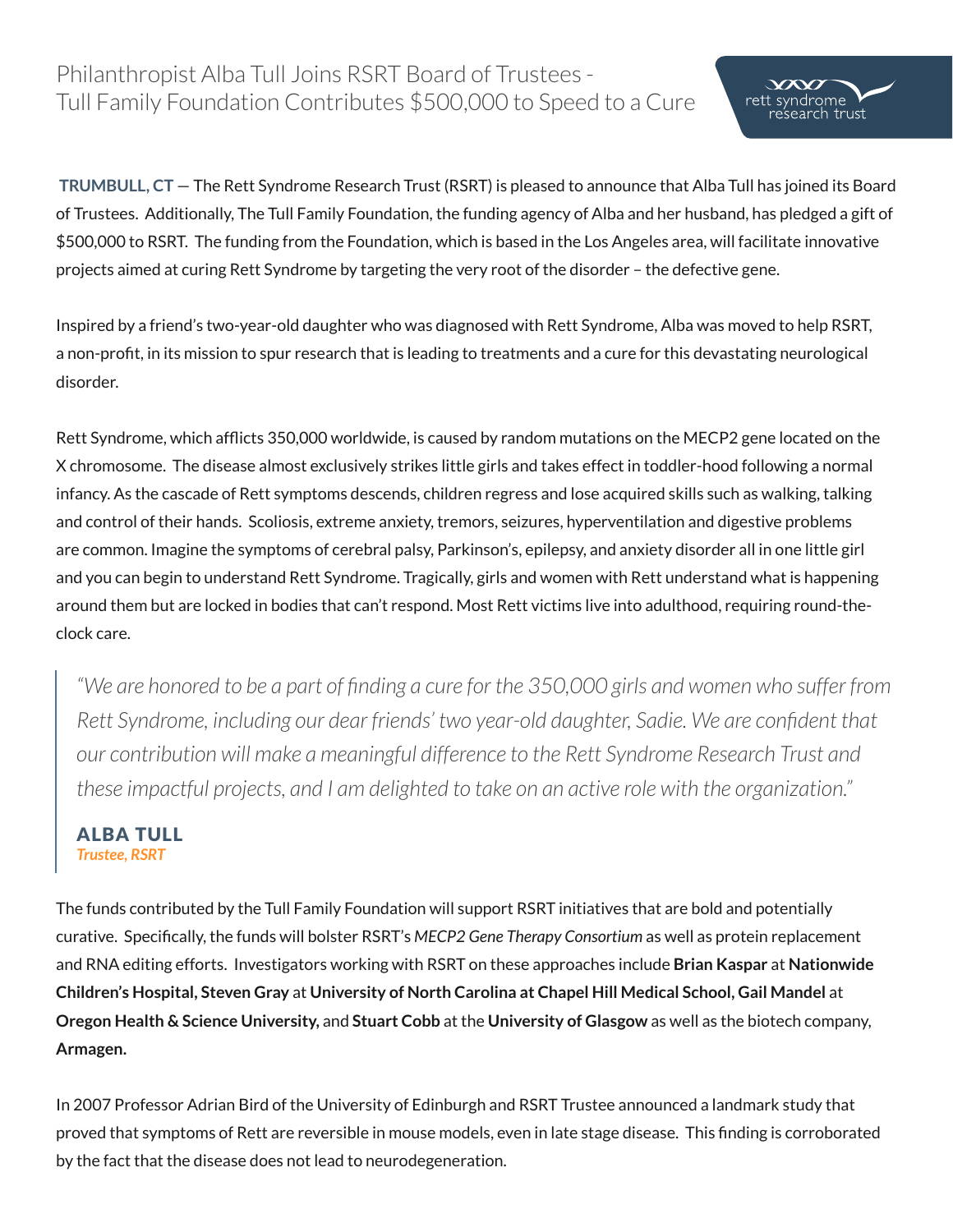The Rett Syndrome Research Trust funds more research than any other Rett organization in the world. Since 2008, RSRT has awarded \$36 million to research projects in the US and abroad. An average of ninety-six percent of every dollar donated to RSRT goes directly to its research program.

 $\chi$ rett syndrome

earch trust

*"I know Alba's leadership on the RSRT board will be transformative to the organization and to the cause. Without a cure, my daughter will face a frightening future, one I cannot bear to think about. Propelled by the incredibly generous gift from The Tull Family Foundation, RSRT can pursue three promising studies that may yield the cure, reverse Sadie's symptoms and give her back the childhood she so deserves."*

stephanie bohn *Mother of Sadie*

Every two hours a girl is born with Rett Syndrome. After breast cancer, no other women's disease affects more people. RSRT is determined to enable the 350,000 heroic girls and women who battle debilitating symptoms every minute of their lives to reach their full potential.

*"I couldn't be more thrilled that Alba will bring her ardor and leadership to the RSRT board to help us make Rett Syndrome a disease of the past. We believe that the greatest potential for profound recovery of symptoms lies in targeting the very genetic mutations that wreak such*  havoc. This can be done in a variety of ways. Since we do not know a priori which method will *work best it is important to drive the projects forward aggressively and in parallel. The gift from The Tull Family Foundation allows us to do just that. I am incredibly grateful for this support."* 

monica coenraads *Executive Director, RSRT*